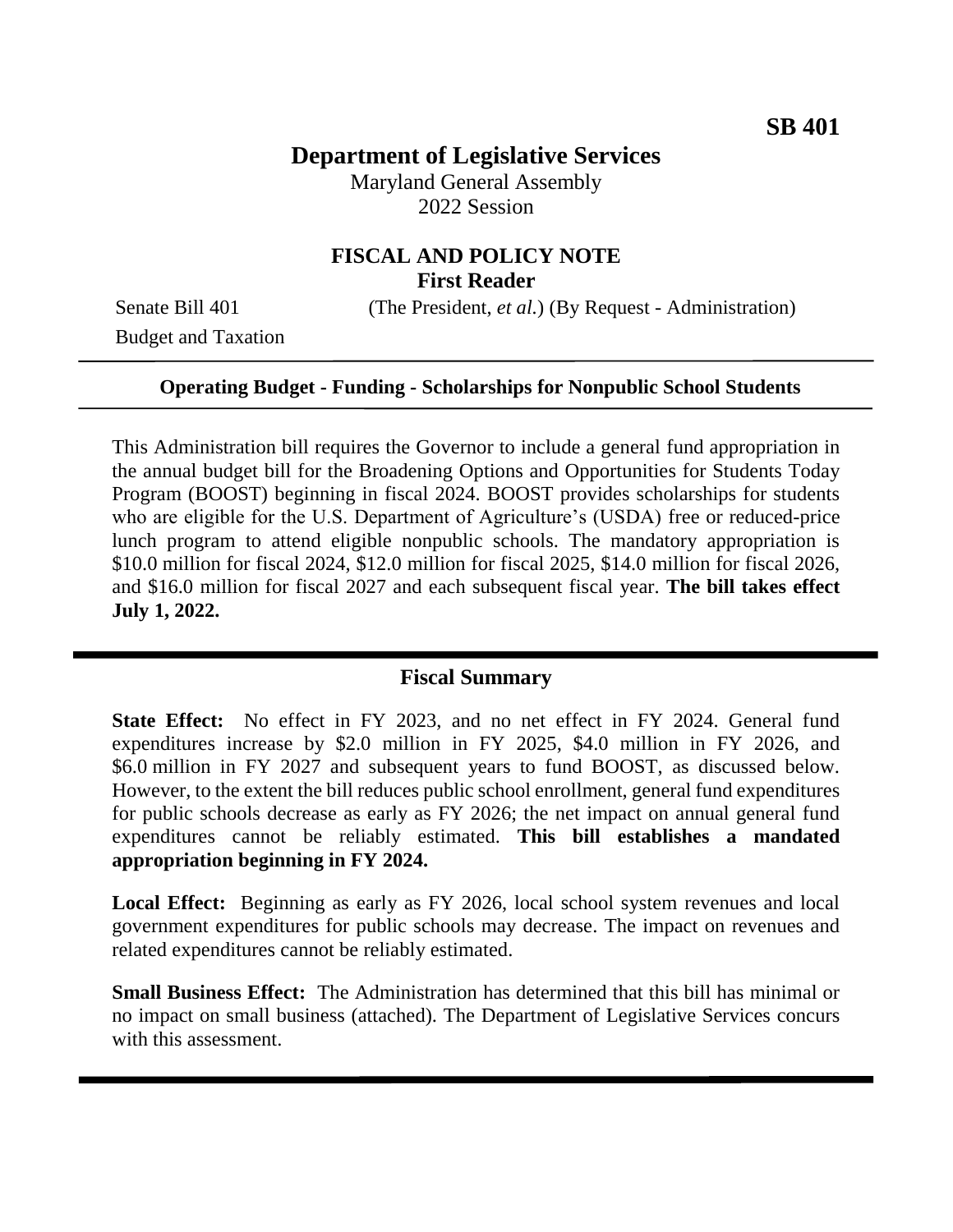# **Analysis**

**Current Law/Background:** BOOST has been authorized annually since fiscal 2017 through the budget bill and budget bill language. Special funds for this program are provided through the Cigarette Restitution Fund (CRF), but annual funding is not mandated. According to the annual authorizing language, scholarship amounts and distribution of scholarships are determined by the BOOST Advisory Board, while the program is administered by the Maryland State Department of Education (MSDE).

The fiscal 2022 operating budget, as enacted, details the criteria for nonpublic schools that have students who are eligible for a BOOST scholarship and would like to participate in BOOST. These criteria include:

- participation in the Aid to Non-Public Schools Program for textbooks, and computer hardware and software in the prior school year;
- providing more grades than only prekindergarten and kindergarten;
- administering standardized assessments approved by the National Blue Ribbon program in English, math, and science at specified grade levels; and
- compliance with Title VI of the Civil Rights Act of 1964 as amended; Title 20, Subtitle 6 of the State Government Article (related to employment nondiscrimination); and not discriminate in student admissions, retention, or expulsion based on race, color, national origin, sexual orientation, or gender identity or expression.

The Governor's proposed fiscal 2023 budget (Senate Bill 290/House Bill 300) includes substantial changes to these criteria. The proposed language (1) requires participation in the Aid to Non-Public Schools Program, but not in the prior school year; (2) requires that assessments comply with all State and federal law; and (3) limits language relating to discrimination in admissions and removes reference to discrimination regarding gender identity or expression. The proposed fiscal 2023 budget for BOOST includes \$10.0 million in CRF monies. Grant awards in fiscal 2022, making use of a prior-year fund balance, amount to \$10.2 million.

## **State Expenditures:**

## *Cigarette Restitution Fund and General Funds*

Absent the bill, this analysis assumes funding for BOOST would continue at \$10.0 million a year with CRF monies; CRF has been used to fund BOOST since its inception. Requiring use of general funds for the program, therefore, means a commensurate decrease in CRF expenditures for BOOST. Since CRF and general funds are also used to meet State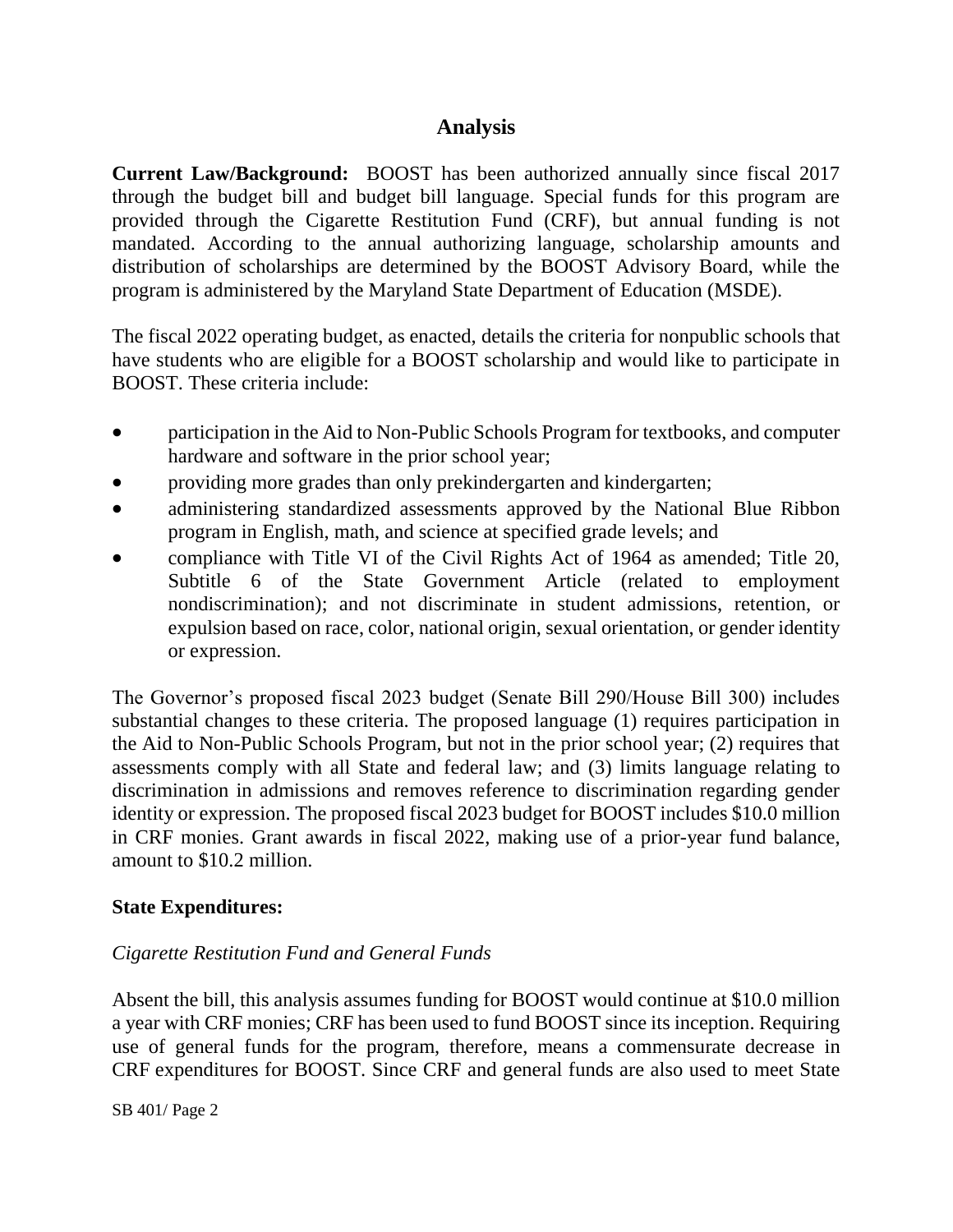Medicaid obligations (as well as for other purposes), any decrease in CRF special fund expenditures for BOOST means those funds are available for Medicaid, thereby supplanting general funds paying for Medicaid. Accordingly, an increase of \$10.0 million in general fund expenditures in fiscal 2024 for BOOST means that CRF monies are freed up to pay an equivalent amount for Medicaid. There is no assumed net effect on the general fund in fiscal 2024 because the increase of \$10.0 million for BOOST is offset by a commensurate decrease in general fund expenditures for Medicaid. Similarly, there is no net effect on CRF because a decrease of \$10.0 million in expenditures for BOOST is offset by an equivalent increase in CRF expenditures for Medicaid.

Beginning in fiscal 2025, however, general fund expenditures increase to reflect the annual increases mandated by the bill. Therefore, general fund expenditures increase by \$2.0 million in fiscal 2025, \$4.0 million in fiscal 2026, and \$6.0 million annually beginning in fiscal 2027. This analysis assumes all funding available to BOOST is expended each year; current practice has allowed for some special funds to carry over for awards the following year.

## *Education Aid*

To the extent that the bill encourages more students to attend private school than under current BOOST funding levels, State aid to public schools, which depends largely on student enrollment counts, will be reduced as early as fiscal 2026, after factoring in a one-year lag between measured enrollment declines in fiscal 2025 and adjustments to State aid in fiscal 2026. In fiscal 2021, State aid per student was approximately \$8,400; however, the amount of State per pupil aid varied by local school system from about \$4,400 for Worcester County to about \$14,700 for Somerset County. Annual per pupil State funding will increase significantly under the Blueprint for Maryland's Future legislation (Chapters 36 and 55 of 2021). The impact on enrollment and, therefore, on State general fund expenditures for public schools cannot be reliably estimated.

Because MSDE has administered BOOST in a manner assumed to be similar to what the bill requires, with the assistance of the BOOST Advisory Board, it is assumed that MSDE can handle administering the bill with existing resources. However, to the extent that additional resources are necessary, it is assumed that some portion of the additional (and mandated) funding under the bill can be used to cover these costs, with an equivalent reduction in funds available for BOOST scholarships.

**Local Fiscal Effect:** As discussed above, to the extent that the bill encourages more students to attend private school than under current BOOST funding levels, State aid to public schools will be reduced beginning in fiscal 2026. This reflects enrollment declining in fiscal 2025 due to the increase in BOOST funding that year, with adjustments to State aid following in fiscal 2026. Similarly, reduced public school enrollment reduces the

SB 401/ Page 3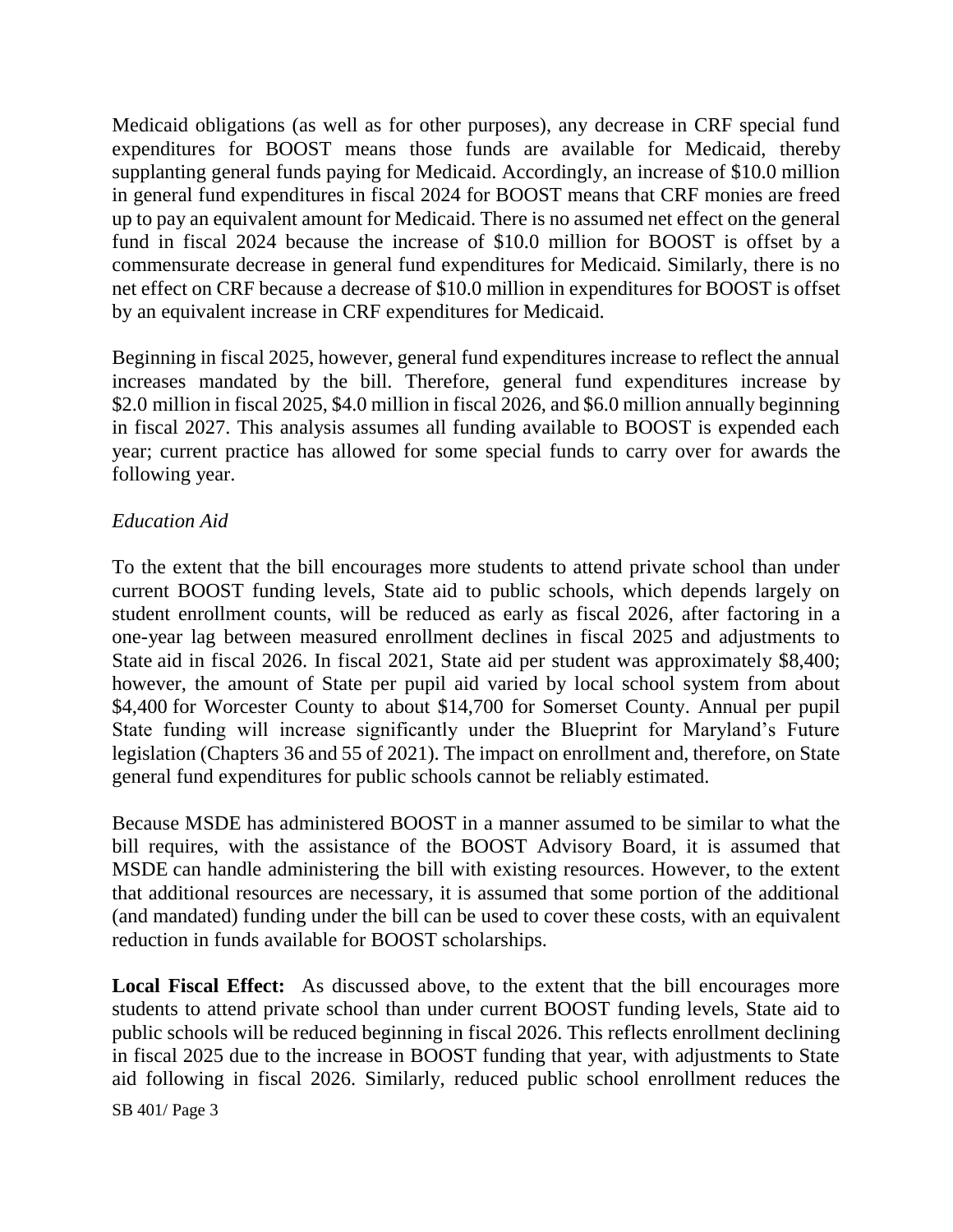required minimum local appropriations to public schools beginning in fiscal 2026. Per pupil local appropriations for public schools averaged about \$8,000 in fiscal 2021, ranging from about \$2,900 in Caroline County to \$14,800 in Worcester County. Annual per pupil local funding for some counties will increase significantly in the near future under the Blueprint for Maryland's Future legislation. To the extent local school system enrollment significantly decreases, local school system expenditures may also decrease; however, many local school system expenditures are fixed costs and cannot be quickly adjusted. Any such impact cannot be reliably estimated and could vary significantly by school system.

# **Additional Information**

**Prior Introductions:** None.

**Designated Cross File:** HB 415 (The Speaker, *et al.*) (By Request - Administration) - Appropriations.

**Information Source(s):** Maryland State Department of Education; Department of Budget and Management; Department of Legislative Services

**Fiscal Note History:** First Reader - February 7, 2022 rh/mcr

Analysis by: Scott P. Gates Direct Inquiries to:

(410) 946-5510 (301) 970-5510